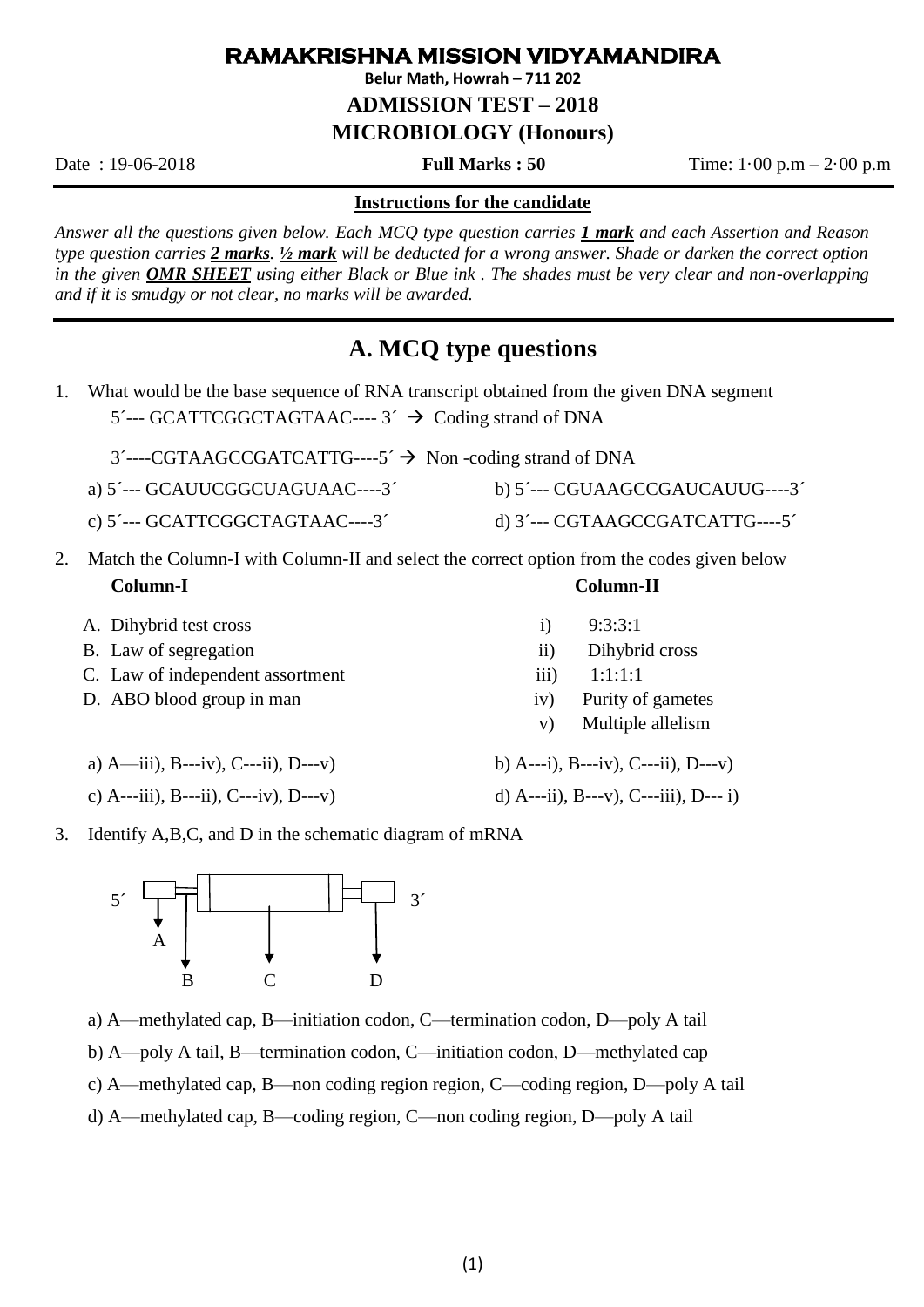| 4.                                             | Match Column-I with Column-II and select the correct option from the codes below<br>Column-I<br>Column-II                              |                                                                           |                                                                                                                                                                                                                                    |                         |  |
|------------------------------------------------|----------------------------------------------------------------------------------------------------------------------------------------|---------------------------------------------------------------------------|------------------------------------------------------------------------------------------------------------------------------------------------------------------------------------------------------------------------------------|-------------------------|--|
|                                                | A. Mutation<br>B. Gene flow<br>C. Natural selection<br>D. Genetic drift                                                                |                                                                           | i) changes in population's allele frequencies due to chance alone<br>ii) differences in survival and reproduction among variant individuals<br>iii) immigration, emigration change allele frequencies<br>iv) source of new alleles |                         |  |
|                                                | a) $A$ —i), $B$ —ii), $C$ —iii), $D$ —iv)                                                                                              |                                                                           | b) A—iv), B—ii), C—iii), D—i)                                                                                                                                                                                                      |                         |  |
|                                                | c) A—v), B—i), C—iv), D—ii)                                                                                                            |                                                                           | d) $A$ —iv), $B$ —iii), $C$ —ii), $D$ —i)                                                                                                                                                                                          |                         |  |
| 5.                                             | A toxic substance responsible for the chill and high fever recurring every two to three days in malaria is                             |                                                                           |                                                                                                                                                                                                                                    |                         |  |
|                                                | a) Haematin                                                                                                                            | b) Haemozoin                                                              | c) Hirudin                                                                                                                                                                                                                         | d) Myoglobin            |  |
| 6.                                             |                                                                                                                                        | Which one of the following cells does not participate in innate immunity? |                                                                                                                                                                                                                                    |                         |  |
|                                                | a) Neutrophils                                                                                                                         | b) Macrophages                                                            | c) B-lymphocytes                                                                                                                                                                                                                   | d) Natural killer cells |  |
| 7.                                             | Which of the following is incorrectly matched?<br><b>Disease</b>                                                                       |                                                                           | <b>Causative organism</b>                                                                                                                                                                                                          |                         |  |
|                                                | Canker disease of Citrus<br>a)<br>Stem rust of wheat<br>b)<br>Late blight of potato<br>c)<br>d) Red rot of sugarcane                   |                                                                           | bacteria<br>fungi<br>fungi<br>virus                                                                                                                                                                                                |                         |  |
| Single cell protein can be obtained from<br>8. |                                                                                                                                        |                                                                           |                                                                                                                                                                                                                                    |                         |  |
|                                                | a) Bacteria                                                                                                                            | b) Algae                                                                  | c) Fungi                                                                                                                                                                                                                           | d) All of these         |  |
| 9.                                             |                                                                                                                                        | Which one of the following is correct for the endosperm?                  |                                                                                                                                                                                                                                    |                         |  |
|                                                | a) The cells of this tissue are filled with reverse food material                                                                      |                                                                           |                                                                                                                                                                                                                                    |                         |  |
|                                                | b) Used for nutrition of developing embryo                                                                                             |                                                                           |                                                                                                                                                                                                                                    |                         |  |
|                                                | c) Primary endosperm nucleus undergoes free nuclear division followed by cytokinesis<br>d) All of the above                            |                                                                           |                                                                                                                                                                                                                                    |                         |  |
|                                                |                                                                                                                                        |                                                                           |                                                                                                                                                                                                                                    |                         |  |
|                                                | 10. The phenomenon of 'Industrial Melanism' demonstrates<br>a) Natural selection                                                       |                                                                           | b) Induced mutation                                                                                                                                                                                                                |                         |  |
|                                                | c) Reproductive isolation                                                                                                              |                                                                           | d) Geographical isolation                                                                                                                                                                                                          |                         |  |
|                                                | 11. A restriction endonuclease breaks the bonds between the                                                                            |                                                                           |                                                                                                                                                                                                                                    |                         |  |
|                                                | a) Base pairs of a DNA molecule                                                                                                        |                                                                           | b) Base pairs of a DNA-RNA hybrid molecule                                                                                                                                                                                         |                         |  |
|                                                | c) Sugar and phosphate components of a nucleic acid molecule                                                                           |                                                                           |                                                                                                                                                                                                                                    |                         |  |
|                                                | d) Exons and introns of a DNA molecule                                                                                                 |                                                                           |                                                                                                                                                                                                                                    |                         |  |
|                                                | 12. Bt toxin- a protein crystal present in bacterium <i>Bacillus thuringiensis</i> , does not kill the bacateria<br>themselves because |                                                                           |                                                                                                                                                                                                                                    |                         |  |
|                                                | a) Bacteria are resistant to the toxin                                                                                                 |                                                                           | b) Toxins occur as inactive prototoxins in bacteria                                                                                                                                                                                |                         |  |
|                                                | c) Bacteria enclose toxins in a special sac                                                                                            |                                                                           |                                                                                                                                                                                                                                    |                         |  |
|                                                | d) Bacteria digest it as soon as it is liberated from the cell                                                                         |                                                                           |                                                                                                                                                                                                                                    |                         |  |
|                                                |                                                                                                                                        |                                                                           |                                                                                                                                                                                                                                    |                         |  |

<sup>(2)</sup>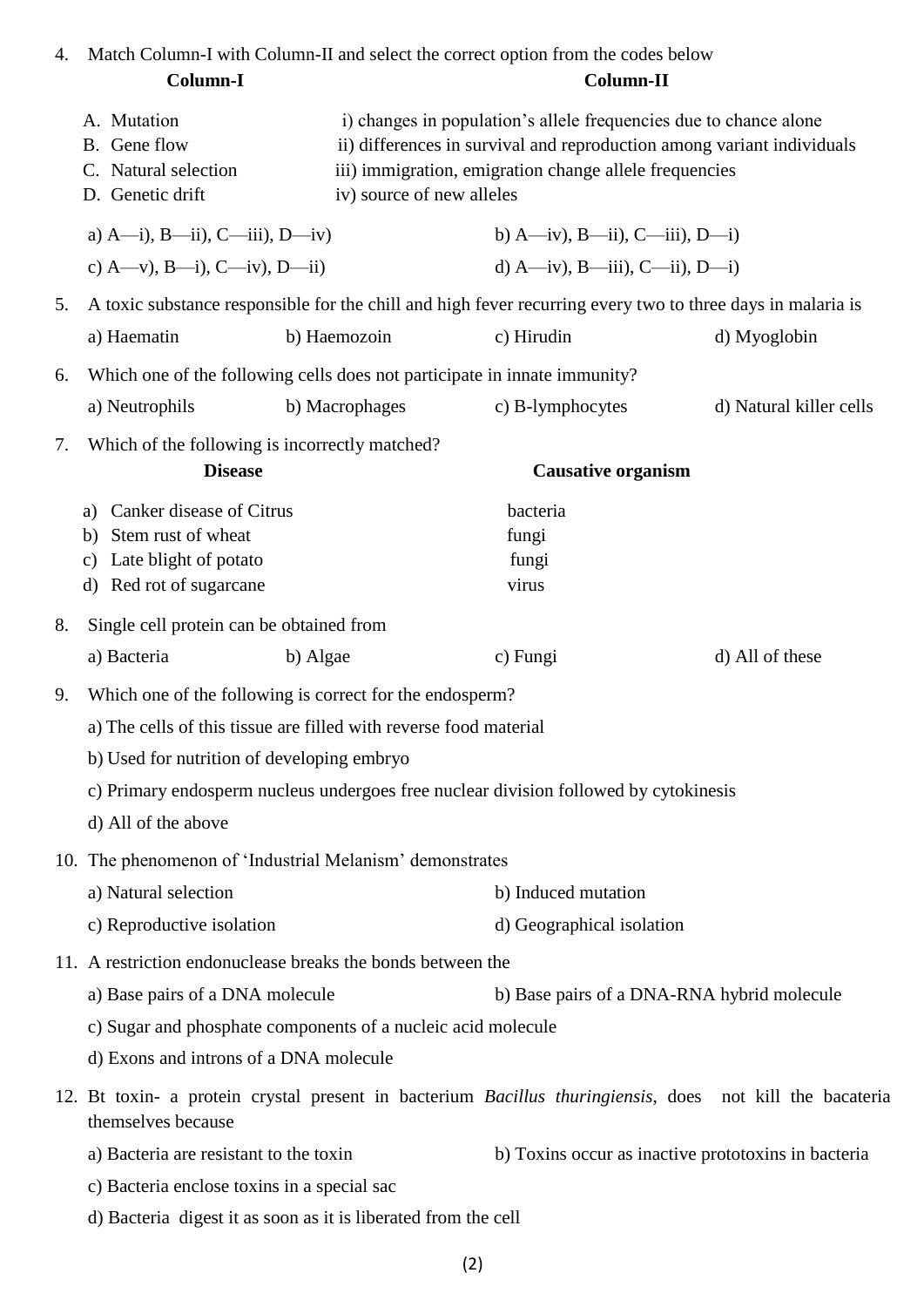|  | 13. Golden rice is yellow in colour due to presence of                                                                                                                                                                    |                                                                                         |                                                |                                                      |
|--|---------------------------------------------------------------------------------------------------------------------------------------------------------------------------------------------------------------------------|-----------------------------------------------------------------------------------------|------------------------------------------------|------------------------------------------------------|
|  | a) Riboflavin                                                                                                                                                                                                             | b) $\beta$ -carotene                                                                    | c) Vitamin $B_1$                               | d) Complex genetic material                          |
|  | 14. Species interaction with negative influence on both is referred to as                                                                                                                                                 |                                                                                         |                                                |                                                      |
|  | a) Amensalism                                                                                                                                                                                                             | b) Mutualism                                                                            | c) Commensalism                                | d) Competition                                       |
|  |                                                                                                                                                                                                                           | 15. Which one of the following statements is correct with reference to enzymes?         |                                                |                                                      |
|  | a) Apoenzyme = holoenzyme + $coenzyme$                                                                                                                                                                                    |                                                                                         | b) Holoenzyme = $apoenzyme + coenzyme$         |                                                      |
|  | c) Coenzyme = $apoenzyme + holoenzyme$                                                                                                                                                                                    |                                                                                         | d) Holoenzyme = $coenzyme + cofactor$          |                                                      |
|  |                                                                                                                                                                                                                           | 16. The method of DNA fingerprinting involves the use of                                |                                                |                                                      |
|  | a) Restriction enzyme                                                                                                                                                                                                     | b) Taq polymerase                                                                       | c) Oligonucleotide primers d) All of these     |                                                      |
|  |                                                                                                                                                                                                                           | 17. A gene whose expression helps to identify a transformed cell is known as            |                                                |                                                      |
|  | a) Structural gene                                                                                                                                                                                                        | b) Vector                                                                               | c) Plasmid                                     | d) Selectable marker                                 |
|  |                                                                                                                                                                                                                           | 18. Carl Woese's three-domain system of classification was based on the structure of    |                                                |                                                      |
|  | a) 23S rRNA                                                                                                                                                                                                               | b) 16S rRNA                                                                             | c) $70S$ rRNA                                  | $d)$ 50S rRNA                                        |
|  | 19. If there are 999 bases in an RNA that codes for a protein with 333 amino acids, and the base at position<br>901 is deleted such that the length of the RNA becomes 998 bases, how many codons will be altered?        |                                                                                         |                                                |                                                      |
|  | $a)$ 1                                                                                                                                                                                                                    | $b)$ 11                                                                                 | c) $33$                                        | $d)$ 333                                             |
|  | 20. Which statement is wrong for Krebs' cycle?                                                                                                                                                                            |                                                                                         |                                                |                                                      |
|  | a) There are three steps in the cycle where $NAD^+$ is reduced to $NADH + H^+$<br>b) There is one step in the cycle where $FAD$ is reduced to $FADH2$                                                                     |                                                                                         |                                                |                                                      |
|  |                                                                                                                                                                                                                           |                                                                                         |                                                |                                                      |
|  | c) During the conversion of succinyl CoA to succinic acid, one molecule of GTP is synthesised                                                                                                                             |                                                                                         |                                                |                                                      |
|  | d) The number of ATP synthesized per actyl CoA oxidised is 15                                                                                                                                                             |                                                                                         |                                                |                                                      |
|  |                                                                                                                                                                                                                           | 21. During replication of double stranded DNA, Okazaki fragments are used to elongate   |                                                |                                                      |
|  | a) The leading strand towards replication fork                                                                                                                                                                            |                                                                                         | b) The lagging strand towards replication fork |                                                      |
|  | c) The leading strand away from replication fork                                                                                                                                                                          |                                                                                         |                                                | d) The lagging strand away from the replication fork |
|  |                                                                                                                                                                                                                           | 22. Which of the following components provides sticky character to the bacterial cell?  |                                                |                                                      |
|  | a) Cell wall                                                                                                                                                                                                              | b) Nuclear membrane                                                                     | c) Plasma membrane                             | d) Glycocalyx                                        |
|  |                                                                                                                                                                                                                           | 23. Which of the following options gives the correct sequence of events during mitosis? |                                                |                                                      |
|  | a) Condensation, nuclear membrane disassembly, crossing over, segregation, telophase<br>b) Condensation, nuclear membrane disassembly, chromosomal arrangement at equator, centromere<br>division, segregation, telophase |                                                                                         |                                                |                                                      |
|  |                                                                                                                                                                                                                           |                                                                                         |                                                |                                                      |
|  | c) Condensation, crossing over, nuclear membrane disassembly, segregation, telophase                                                                                                                                      |                                                                                         |                                                |                                                      |
|  | d) Condensation, chromosomal arrangement at equator, centromere division, segregation, telophase                                                                                                                          |                                                                                         |                                                |                                                      |
|  |                                                                                                                                                                                                                           | 24. Which one of the following degradative processes release offensive odour?           |                                                |                                                      |
|  | a) Decomposition                                                                                                                                                                                                          | b) Fermentation                                                                         | c) Putrefaction                                | d) Respiration                                       |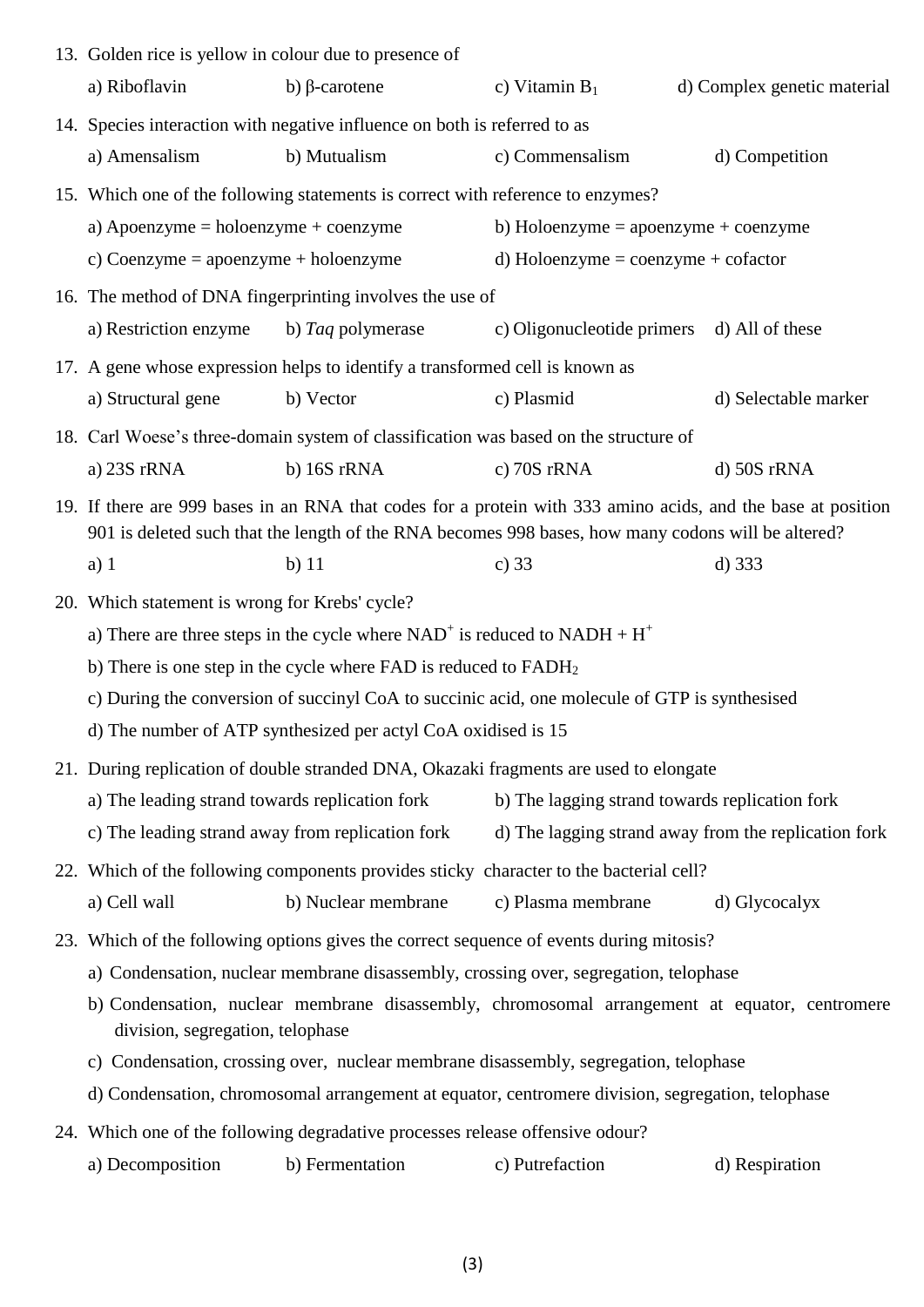|                                                                                                                       | 25. Probiotics are                                                                                                                                                                                    |                                                                                                                                                                                                                                                                                                |                                  |                   |  |
|-----------------------------------------------------------------------------------------------------------------------|-------------------------------------------------------------------------------------------------------------------------------------------------------------------------------------------------------|------------------------------------------------------------------------------------------------------------------------------------------------------------------------------------------------------------------------------------------------------------------------------------------------|----------------------------------|-------------------|--|
|                                                                                                                       | a) Cancer inducing microbes                                                                                                                                                                           |                                                                                                                                                                                                                                                                                                | b) New kind of food allergens    |                   |  |
|                                                                                                                       | c) Live microbial food supplement                                                                                                                                                                     |                                                                                                                                                                                                                                                                                                | d) Safe antibiotics              |                   |  |
|                                                                                                                       | 26. Four respiratory enzymes are given below<br>(I) Enolase                                                                                                                                           | (II) Aconitase                                                                                                                                                                                                                                                                                 |                                  |                   |  |
|                                                                                                                       | (III) Fumarase                                                                                                                                                                                        | (IV) Alcohol dehydrogenase                                                                                                                                                                                                                                                                     |                                  |                   |  |
|                                                                                                                       |                                                                                                                                                                                                       | Arrange them in increasing order of the carbon number of the substrates on which they act.                                                                                                                                                                                                     |                                  |                   |  |
|                                                                                                                       | a) II, IV, III, I                                                                                                                                                                                     | b) IV, I, II, III                                                                                                                                                                                                                                                                              | c) I, IV, III, II                | d) IV, I, III, II |  |
|                                                                                                                       | 27. An example of gene therapy is                                                                                                                                                                     |                                                                                                                                                                                                                                                                                                |                                  |                   |  |
|                                                                                                                       |                                                                                                                                                                                                       | a) Production of injectable hepatitis B vaccine                                                                                                                                                                                                                                                |                                  |                   |  |
|                                                                                                                       |                                                                                                                                                                                                       | b) Production of vaccines in food crops like potatoes which can be eaten                                                                                                                                                                                                                       |                                  |                   |  |
| c) Introduction of gene for adenosine deaminase in persons suffering from Severe Combined Immuno<br>Deficiency (SCID) |                                                                                                                                                                                                       |                                                                                                                                                                                                                                                                                                |                                  |                   |  |
|                                                                                                                       |                                                                                                                                                                                                       | d) Production of test tube babies by artificial insemination and implantation of fertilized eggs                                                                                                                                                                                               |                                  |                   |  |
|                                                                                                                       | 28. Oncogenic character is seen in                                                                                                                                                                    |                                                                                                                                                                                                                                                                                                |                                  |                   |  |
|                                                                                                                       | a) $E.$ <i>coli</i>                                                                                                                                                                                   | b) $pBR^{322}$                                                                                                                                                                                                                                                                                 | c) $T_i$ plasmid                 | d) $R_i$ plasmid  |  |
|                                                                                                                       | 29. The distance between the genes A and B is 5 cM. A test cross of a dihybrid with the genotype AaBb, the<br>percentage of Ab gamete will be produced by the dihybrid is                             |                                                                                                                                                                                                                                                                                                |                                  |                   |  |
|                                                                                                                       | a) Less than 25%                                                                                                                                                                                      | b) $50%$                                                                                                                                                                                                                                                                                       | c) $25%$                         | d) More than 50%  |  |
|                                                                                                                       | Column - I<br>(A) Gonorrhea<br>(B) Syphilis<br>(C) Genital Warts<br>(D) AIDS<br>(A)<br>(B)<br>(ii)<br>(iii)<br>a)<br>(iii)<br>(iv)<br>b)<br>(iv)<br>(ii)<br>$\mathbf{c})$<br>$\rm d$<br>(iv)<br>(iii) | 30. Match the following sexually transmitted diseases<br>(Column - I) with their causative agent (Column - II) and select the correct option.<br><b>Column-II</b><br>$(i)$ HIV<br>(ii) Neisseria<br>(iii) Treponema<br>(C)<br>(D)<br>(iv)<br>(i)<br>(ii)<br>(i)<br>(iii)<br>(i)<br>(ii)<br>(i) | (iv) HumanPapilloma Virus        |                   |  |
|                                                                                                                       | 31. Cytochromes are present in                                                                                                                                                                        |                                                                                                                                                                                                                                                                                                |                                  |                   |  |
|                                                                                                                       | a) Mitochondria and lysosomes                                                                                                                                                                         |                                                                                                                                                                                                                                                                                                | b) Mitochondria and chloroplasts |                   |  |
|                                                                                                                       | c) Mitochondria and ribosomes                                                                                                                                                                         |                                                                                                                                                                                                                                                                                                | d) Ribosomes and lysosomes       |                   |  |
|                                                                                                                       | 32. In Singer and Nicholson's model, the fluidity of the biological membrane is due to the restricted movement<br>of                                                                                  |                                                                                                                                                                                                                                                                                                |                                  |                   |  |
|                                                                                                                       |                                                                                                                                                                                                       |                                                                                                                                                                                                                                                                                                |                                  |                   |  |
|                                                                                                                       |                                                                                                                                                                                                       | a) Phospholipid molecules b) Extrinsic proteins                                                                                                                                                                                                                                                | c) Intrinsic proteins            | d) All of these   |  |
|                                                                                                                       |                                                                                                                                                                                                       | 33. Which of the following is used as a counter stain in Gram staining?                                                                                                                                                                                                                        |                                  |                   |  |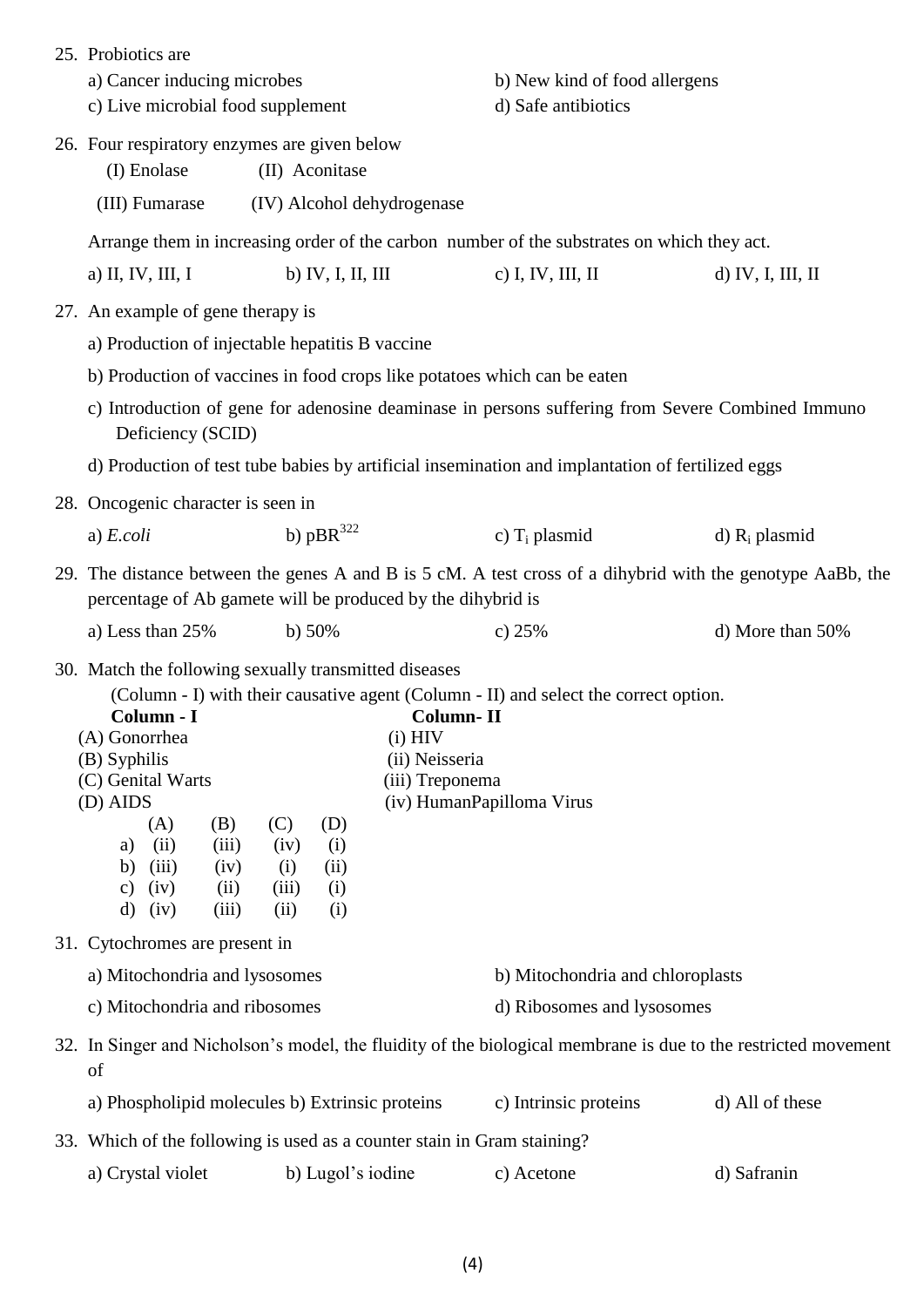|                                                                                                                      | 34. By which method is rDNA directly placed in nucleus of animal cell?                                                                                                                                     |                          |                                                                                                             |                     |
|----------------------------------------------------------------------------------------------------------------------|------------------------------------------------------------------------------------------------------------------------------------------------------------------------------------------------------------|--------------------------|-------------------------------------------------------------------------------------------------------------|---------------------|
|                                                                                                                      | a) Gene gun                                                                                                                                                                                                | b) Heat shock            | c) $CaCl2$ transformation                                                                                   | d) Microinjection   |
|                                                                                                                      | 35. If in an ecosystem, 20 cal energy is available at producer level, then how much energy will be transferred<br>to the lion by means of the food chain : producer $\rightarrow$ deer $\rightarrow$ lion? |                          |                                                                                                             |                     |
|                                                                                                                      | a) 83.6 J                                                                                                                                                                                                  | b) $8.36 J$              | c) $0.836$ J                                                                                                | $d)$ 0.0836J        |
|                                                                                                                      | 36. Which one of the following is known as Kornberg's enzyme?                                                                                                                                              |                          |                                                                                                             |                     |
|                                                                                                                      | a) RNA polymerase                                                                                                                                                                                          | b) Reverse transcriptase | c) DNA polymerase III                                                                                       | d) DNA polymerase I |
| 37. The major components of thylakoid membrane which are associated with the light reaction of<br>photosynthesis are |                                                                                                                                                                                                            |                          |                                                                                                             |                     |
| a) PS I, PS II, ATP synthetase, and Cytochrome $b_6f$ complex                                                        |                                                                                                                                                                                                            |                          |                                                                                                             |                     |
|                                                                                                                      | b) PS I, PS II, plastocyanine, Plastoquinone, ATP synthase, Phaeophytin, water and Cytochrome $b_6f$<br>complex                                                                                            |                          |                                                                                                             |                     |
|                                                                                                                      | c) LHC, RC, PS I, PS II, ATPsynthase, and Cytochrome $b_6f$ complex                                                                                                                                        |                          |                                                                                                             |                     |
|                                                                                                                      | d) PS I, PS II, Cytochrome $b_6f$ complex, and ATPsynthase                                                                                                                                                 |                          |                                                                                                             |                     |
|                                                                                                                      | 38. The term "microsome" is related to                                                                                                                                                                     |                          |                                                                                                             |                     |
|                                                                                                                      | a) Plasma membrane                                                                                                                                                                                         | b) Golgi complex         | c) Endoplasmic reticulum                                                                                    | d) Lysosome         |
|                                                                                                                      | 39. To avoid spoilage by microorganisms, foods are stored in refrigerator, because low temperature in the<br>refrigerator causes                                                                           |                          |                                                                                                             |                     |
|                                                                                                                      | a) Killing of the vegetative cells                                                                                                                                                                         |                          | b) Killing of resistant structures                                                                          |                     |
|                                                                                                                      | c) Growth stoppage                                                                                                                                                                                         |                          | d) Growth reduction                                                                                         |                     |
|                                                                                                                      |                                                                                                                                                                                                            |                          | 40. A number of bacteria release Bacteriocins in their environment which can kill closely related bacteria. |                     |

Chemically Bacteriocins are

| a) Carbohydrates | b) Lipids | c) Proteins | d) Nucleic acid |
|------------------|-----------|-------------|-----------------|
|------------------|-----------|-------------|-----------------|

## **B. Assertion and Reason type questions**

The following questions consist of two statements one labelled **ASSERTION (A)** and the another labelled **REASON (R)**. Select the correct answers to these questions from the codes given below :

- a) Both **A** and **R** are true and **R** is the correct explanation of **A**
- b) Both **A** and **R** are true but **R** is not correct explanation of **A**
- c) **A** is true but **R** is false
- d) **A** and **R** are false
- 41. **Assertion**: In ETS of respiration, oxidation of one carrier and reduction of another carrier is essential. **Reason:** In respiratory ETS, energy of oxidation- reduction is utilised for production of proton gradient.
- 42. **Assertion**: Yeast, *Saccharomyces cerevisiae,* are used in baking industry. **Reason:** Carbon dioxide produced during fermentation causes bread dough to rise by thermal expansion.